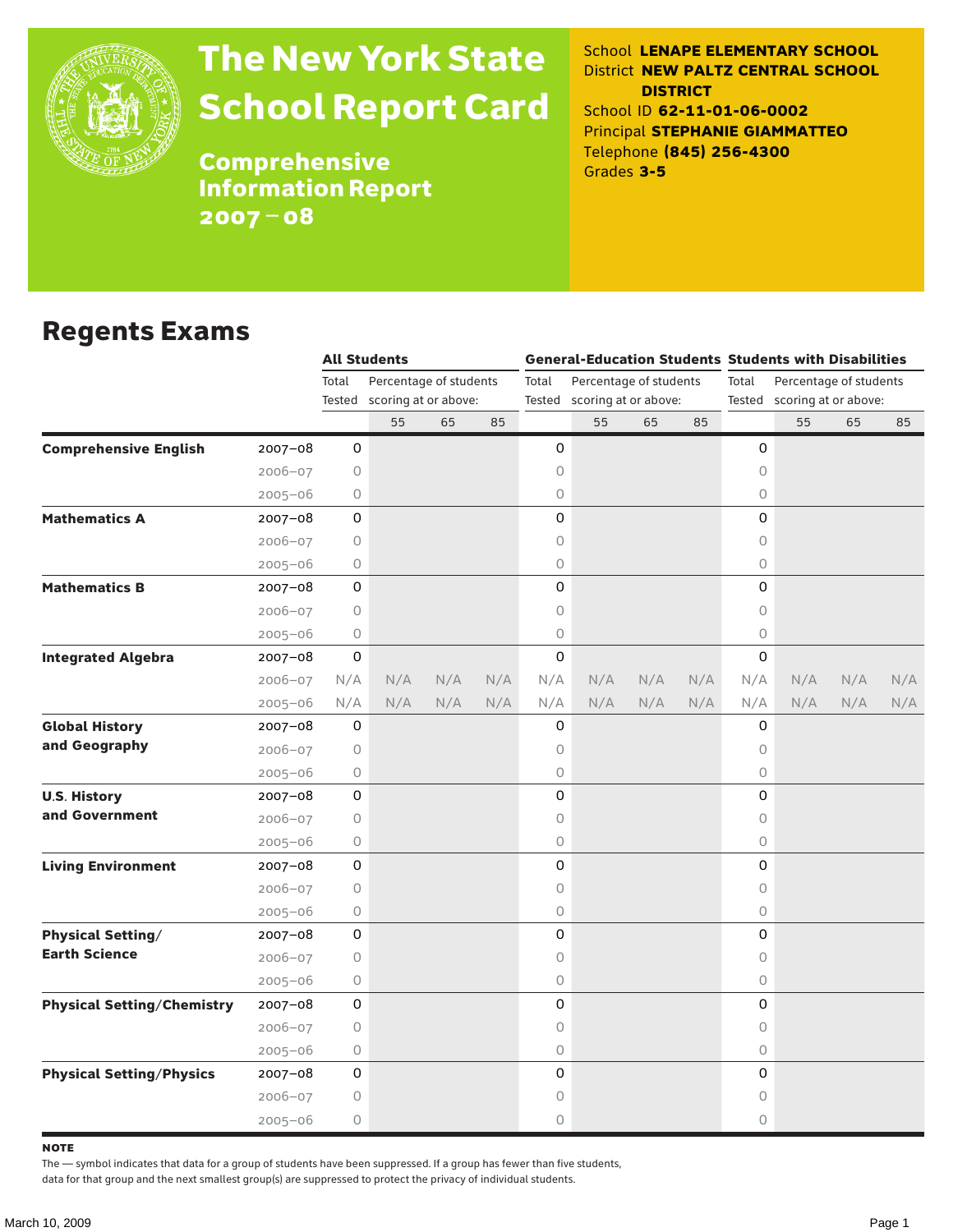School ID **62-11-01-06-0002**

### New York State English as a Second Language Achievement Test (NYSESLAT)

|                                                    |             | <b>All Students</b> |                                   |                             |     |                          | <b>General-Education Students</b> |     |                             |     | <b>Students with Disabilities</b> |                                   |  |                             |       |
|----------------------------------------------------|-------------|---------------------|-----------------------------------|-----------------------------|-----|--------------------------|-----------------------------------|-----|-----------------------------|-----|-----------------------------------|-----------------------------------|--|-----------------------------|-------|
|                                                    |             | Total               |                                   | Percent of students scoring |     |                          | Total                             |     | Percent of students scoring |     |                                   | Total                             |  | Percent of students scoring |       |
|                                                    |             |                     | Tested in each performance level: |                             |     |                          | Tested in each performance level: |     |                             |     |                                   | Tested in each performance level: |  |                             |       |
|                                                    |             |                     |                                   | Begin. Interm. Adv.         |     | Prof.                    |                                   |     | Begin. Interm. Adv.         |     | Prof.                             |                                   |  | Begin. Interm. Adv.         | Prof. |
| <b>Listening</b>                                   | $2007 - 08$ | 0                   |                                   |                             |     |                          | 0                                 |     |                             |     |                                   | 0                                 |  |                             |       |
| and Speaking                                       | $2006 - 07$ | $\mathsf O$         |                                   |                             |     |                          | $\circ$                           |     |                             |     |                                   | $\circ$                           |  |                             |       |
| $(Grades K-1)$                                     | $2005 - 06$ | $\mathsf O$         |                                   |                             |     |                          | 0                                 |     |                             |     |                                   | $\circ$                           |  |                             |       |
| <b>Reading</b>                                     | $2007 - 08$ | 0                   |                                   |                             |     |                          | 0                                 |     |                             |     |                                   | 0                                 |  |                             |       |
| and Writing                                        | $2006 - 07$ | 0                   |                                   |                             |     |                          | 0                                 |     |                             |     |                                   | 0                                 |  |                             |       |
| $(Grades K-1)$                                     | $2005 - 06$ | 0                   |                                   |                             |     |                          | 0                                 |     |                             |     |                                   | 0                                 |  |                             |       |
| <b>Listening</b>                                   | $2007 - 08$ | $\overline{1}$      | 0%                                | 14%                         | 0%  | 86%                      | 7                                 | 0%  | 14%                         | 0%  | 86%                               | 0                                 |  |                             |       |
| and Speaking                                       | $2006 - 07$ | 4                   |                                   |                             |     |                          | 4                                 |     |                             |     |                                   | $\circ$                           |  |                             |       |
| (Grades $2-4$ )                                    | $2005 - 06$ | 5                   | $0\%$                             | $0\%$                       | 60% | 40%                      | 5                                 | 0%  | $0\%$                       | 60% | 40%                               | $\circ$                           |  |                             |       |
| <b>Reading</b>                                     | $2007 - 08$ | $\bf 7$             | 14%                               | 14%                         | 57% | 14%                      | $\bf 7$                           | 14% | 14%                         | 57% | 14%                               | 0                                 |  |                             |       |
| and Writing                                        | $2006 - 07$ | $\overline{4}$      |                                   |                             |     |                          | 4                                 |     |                             |     |                                   | 0                                 |  |                             |       |
| (Grades $2-4$ )                                    | $2005 - 06$ | 5                   | 20%                               | 20%                         | 20% | 40%                      | 5                                 | 20% | 20%                         | 20% | 40%                               | 0                                 |  |                             |       |
| <b>Listening</b><br>and Speaking<br>$(Grades 5-6)$ | $2007 - 08$ | $\mathbf{1}$        |                                   |                             |     | $-$                      | 0                                 |     |                             |     |                                   | 1                                 |  |                             |       |
|                                                    | $2006 - 07$ | 1                   |                                   |                             |     | $\qquad \qquad -$        | 1                                 |     |                             |     |                                   | $\circ$                           |  |                             |       |
|                                                    | $2005 - 06$ | 4                   |                                   |                             |     | $\overline{\phantom{0}}$ | 4                                 |     |                             |     |                                   | $\circ$                           |  |                             |       |
| <b>Reading</b>                                     | $2007 - 08$ | $\mathbf{1}$        |                                   |                             |     | $\overline{\phantom{0}}$ | 0                                 |     |                             |     |                                   | $\mathbf{1}$                      |  |                             |       |
| and Writing                                        | $2006 - 07$ | 1                   |                                   |                             |     | $-$                      | 1                                 |     |                             |     |                                   | 0                                 |  |                             |       |
| $(Grades 5-6)$                                     | $2005 - 06$ | 4                   |                                   |                             |     | $\overline{\phantom{0}}$ | 4                                 |     |                             |     |                                   | $\circlearrowright$               |  |                             |       |
| Listening                                          | $2007 - 08$ | 0                   |                                   |                             |     |                          | 0                                 |     |                             |     |                                   | 0                                 |  |                             |       |
| and Speaking                                       | $2006 - 07$ | 0                   |                                   |                             |     |                          | 0                                 |     |                             |     |                                   | $\circ$                           |  |                             |       |
| (Grades $7-8$ )                                    | $2005 - 06$ | $\bigcirc$          |                                   |                             |     |                          | 0                                 |     |                             |     |                                   | $\circ$                           |  |                             |       |
| <b>Reading</b>                                     | $2007 - 08$ | 0                   |                                   |                             |     |                          | 0                                 |     |                             |     |                                   | 0                                 |  |                             |       |
| and Writing                                        | $2006 - 07$ | 0                   |                                   |                             |     |                          | 0                                 |     |                             |     |                                   | 0                                 |  |                             |       |
| $(Grades 7-8)$                                     | $2005 - 06$ | 0                   |                                   |                             |     |                          | 0                                 |     |                             |     |                                   | $\circlearrowright$               |  |                             |       |
| <b>Listening</b>                                   | $2007 - 08$ | 0                   |                                   |                             |     |                          | 0                                 |     |                             |     |                                   | 0                                 |  |                             |       |
| and Speaking                                       | $2006 - 07$ | 0                   |                                   |                             |     |                          | 0                                 |     |                             |     |                                   | $\circ$                           |  |                             |       |
| $(Grades g-12)$                                    | $2005 - 06$ | 0                   |                                   |                             |     |                          | 0                                 |     |                             |     |                                   | $\circ$                           |  |                             |       |
| <b>Reading</b>                                     | $2007 - 08$ | 0                   |                                   |                             |     |                          | 0                                 |     |                             |     |                                   | 0                                 |  |                             |       |
| and Writing                                        | $2006 - 07$ | 0                   |                                   |                             |     |                          | 0                                 |     |                             |     |                                   | $\circ$                           |  |                             |       |
| $(Grades g-12)$                                    | $2005 - 06$ | 0                   |                                   |                             |     |                          | 0                                 |     |                             |     |                                   | 0                                 |  |                             |       |

#### **NOTE**

The — symbol indicates that data for a group of students have been suppressed. If a group has fewer than five students,

data for that group and the next smallest group(s) are suppressed to protect the privacy of individual students.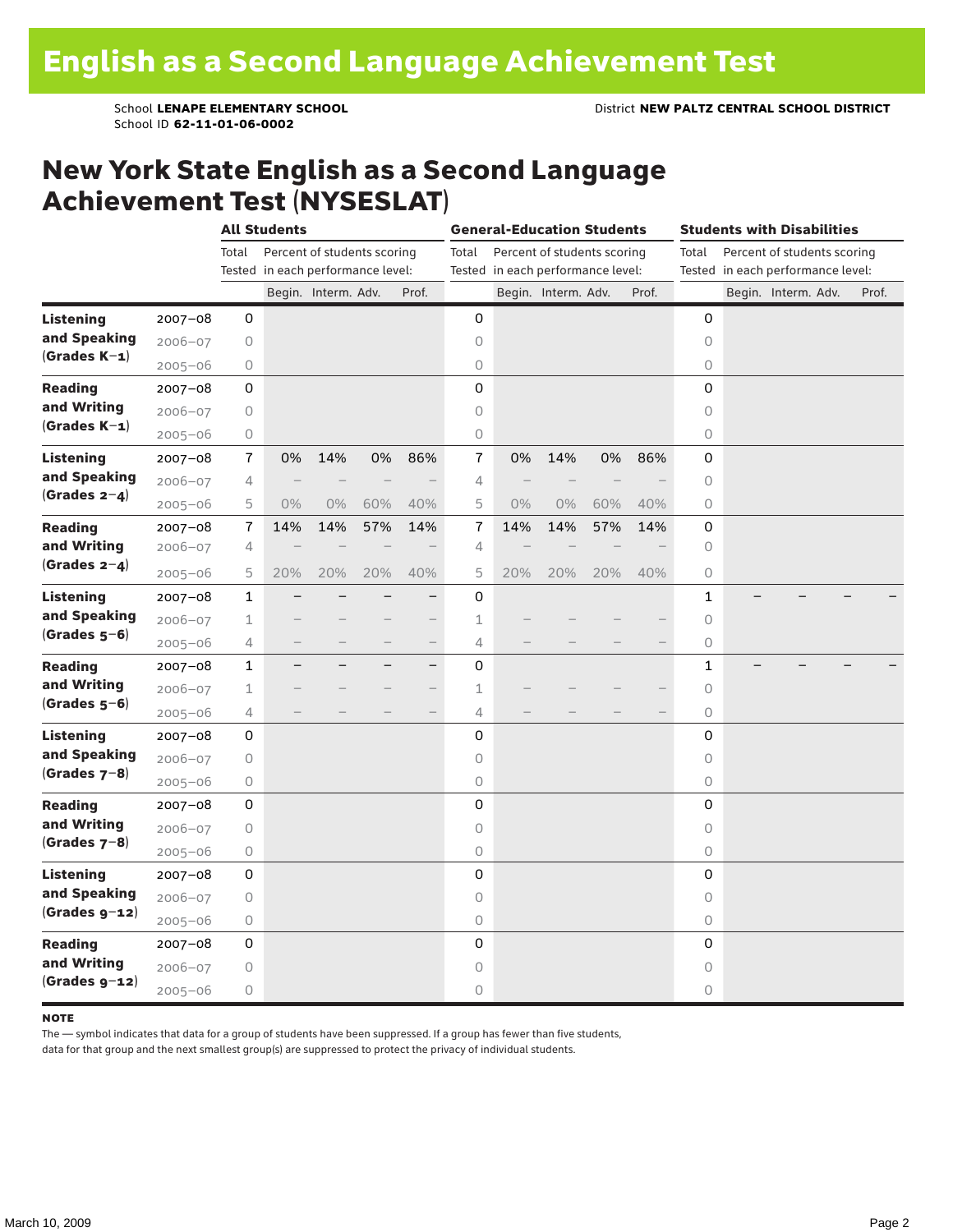School ID **62-11-01-06-0002**

## Elementary/Middle-Level Social Studies 2007–08

|                     | <b>All Students</b>                                         |    |    |     |       |                                                    | <b>General-Education Students</b> |    | <b>Students with Disabilities</b> |     |                                                             |     |    |     |                |
|---------------------|-------------------------------------------------------------|----|----|-----|-------|----------------------------------------------------|-----------------------------------|----|-----------------------------------|-----|-------------------------------------------------------------|-----|----|-----|----------------|
|                     | Total<br>Percentage of students<br>Tested scoring at level: |    |    |     | Total | Percentage of students<br>Tested scoring at level: |                                   |    |                                   |     | Percentage of students<br>Total<br>Tested scoring at level: |     |    |     |                |
|                     |                                                             |    |    |     | 4     |                                                    |                                   |    |                                   |     |                                                             |     |    |     | $\overline{4}$ |
| Elementary<br>Level | 162                                                         | 6% | 4% | 66% | 24%   | 139                                                | 3%                                | 3% | 67%                               | 27% | 23                                                          | 26% | 9% | 61% | $4\%$          |
| <b>Middle Level</b> |                                                             |    |    |     |       | 0                                                  |                                   |    |                                   |     | 0                                                           |     |    |     |                |

### 2004 Total Cohort Performance on Regents Exams After Four Years

|                                        | <b>All Students</b> |                                                    |  |  | <b>General-Education Students</b>                                          |           |  |  |  |                                                                               | <b>Students with Disabilities</b> |  |  |  |  |
|----------------------------------------|---------------------|----------------------------------------------------|--|--|----------------------------------------------------------------------------|-----------|--|--|--|-------------------------------------------------------------------------------|-----------------------------------|--|--|--|--|
|                                        | Cohor<br>Enroll     | Percentage of<br>students scoring:<br>65-84 85-100 |  |  | Coho<br>Percentage of<br>$\circ$<br>ᇛ<br>students scoring:<br>65-84 85-100 |           |  |  |  | Cohort<br>Percentage of<br>o,<br>문<br>students scoring:<br>55-64 65-84 85-100 |                                   |  |  |  |  |
|                                        |                     | $55 - 64$                                          |  |  |                                                                            | $55 - 64$ |  |  |  |                                                                               |                                   |  |  |  |  |
| <b>Global History</b><br>and Geography | 0                   |                                                    |  |  | 0                                                                          |           |  |  |  | 0                                                                             |                                   |  |  |  |  |
| <b>U.S. History</b><br>and Government  | 0                   |                                                    |  |  | $\Omega$                                                                   |           |  |  |  | 0                                                                             |                                   |  |  |  |  |
| <b>Science</b>                         | 0                   |                                                    |  |  | 0                                                                          |           |  |  |  | 0                                                                             |                                   |  |  |  |  |

## New York State Alternate Assessments (NYSAA) 2007–08

|                         | <b>All Students</b> |                  |                            |   |   |  |  |  |  |
|-------------------------|---------------------|------------------|----------------------------|---|---|--|--|--|--|
|                         | Total               | Tested at Level: | Number of students scoring |   |   |  |  |  |  |
|                         |                     | 1                | $\mathcal{P}$              | 3 | 4 |  |  |  |  |
| <b>Elementary Level</b> |                     |                  |                            |   |   |  |  |  |  |
| Social Studies          | 0                   |                  |                            |   |   |  |  |  |  |
| <b>Middle Level</b>     |                     |                  |                            |   |   |  |  |  |  |
| <b>Social Studies</b>   | 0                   |                  |                            |   |   |  |  |  |  |
| <b>Secondary Level</b>  |                     |                  |                            |   |   |  |  |  |  |
| English Language Arts   | O                   |                  |                            |   |   |  |  |  |  |
| <b>Mathematics</b>      | O                   |                  |                            |   |   |  |  |  |  |
| Social Studies          | O                   |                  |                            |   |   |  |  |  |  |
| Science                 | O                   |                  |                            |   |   |  |  |  |  |

The New York State Alternate Assessment (NYSAA) is for students with severe cognitive disabilities. Results for students taking the NYSAA in English language arts, mathematics, and science at the elementary and middle levels are available in the *Accountability and Overview Report* part of *The New York State Report Card*.

The — symbol indicates that data for a group of students have been suppressed. If a group has fewer than five students, data for that group and the next smallest group(s) are suppressed to protect the privacy of individual students.

**NOTE**